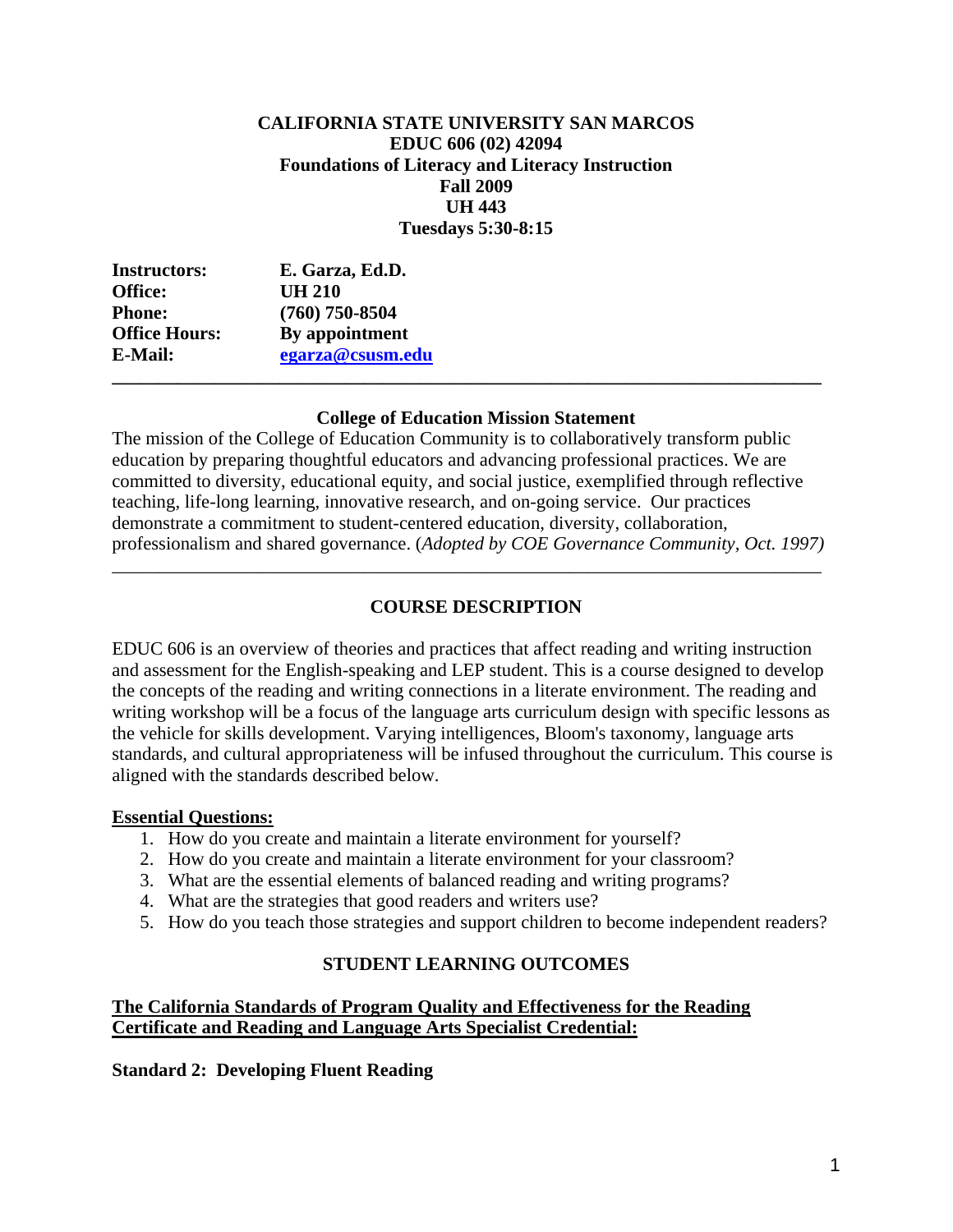The program provides each candidate with current research-based skills and knowledge about instructional strategies for developing fluent reading in students at all grade levels, including speakers of English and English language learners. The program provides instruction is: linguistic elements (including phonemic awareness and the phonological and morphological structure of the English language); decoding/word attack strategies (such as systematic instruction in sound-symbol relationships); spelling instruction; the role of extensive practice with appropriate materials (such as decodable texts); and skills and strategies that contribute to independent reading.

**Standard 6: Areas of Study Related to Reading & Language Arts: Certificate Level**  In the program, each candidate acquires a professional perspective through examination of research and research-based practice pertaining to how students learn how to read; the structure of the English language, including phonology, morphology, and orthography; second language acquisition; relationships among language, spelling, reading and writing; and psychological and sociolinguistic aspects of reading and writing.

## **Standard 8: Application of Research-Based & Theoretical Foundations**

Each candidate articulates and applies an understanding of the research basis and theoretical foundations for instruction in reading and language arts, and of relevant research and theories pertaining to language, assessment and evaluation.

## **California Teachers of English Learners (CTEL)**

## **Standard 4: Language Structure & Use**

The program provides candidates with opportunities to develop research-based conceptual understanding of language systems, structures, forms, functions, and variation. The coursework requires candidates to analyze how language forms and structures (e.g., phonology and morphology, syntax and semantics) can affect English learners' comprehension and production of aural and written language forms, and to apply this knowledge to identify effective strategies to promote English learners' literacy and communicative competence. The coursework teaches candidates about language functions and variation (e.g., social functions, dialectical variations), and about discourse and pragmatics so that they can be directly applied to the instruction and assessment of English Learners in order to promote their language development, communicative competence, and academic achievement. The program also prepares candidates to identify and address areas in which to build positive transfers from the first language to the second and specific linguistic and sociolinguistic challenges English Learners may experience in developing social and academic English.

## **Standard 5: First & Second Language Development & Their Relationship to Academic Achievement**

The program enables candidates to analyze current research-based theories, processes, and stages of language acquisition, including the cognitive processes involved in language acquisition and the difference between first- and second-language acquisitions. The coursework provides candidates with a broad and deep understanding of these theories, models, and processes of second language acquisition, and requires candidates to demonstrate their application to instructional planning and practices for teaching literacy to English learners. The coursework provides candidates with materials, methods and assignments so that candidates can demonstrate an understanding of cognitive, linguistic, physical, affective, sociocultural, and political factors that can affect second language development. The program requirements require that candidates analyze how this knowledge can be directly applied to the instruction of English Learners in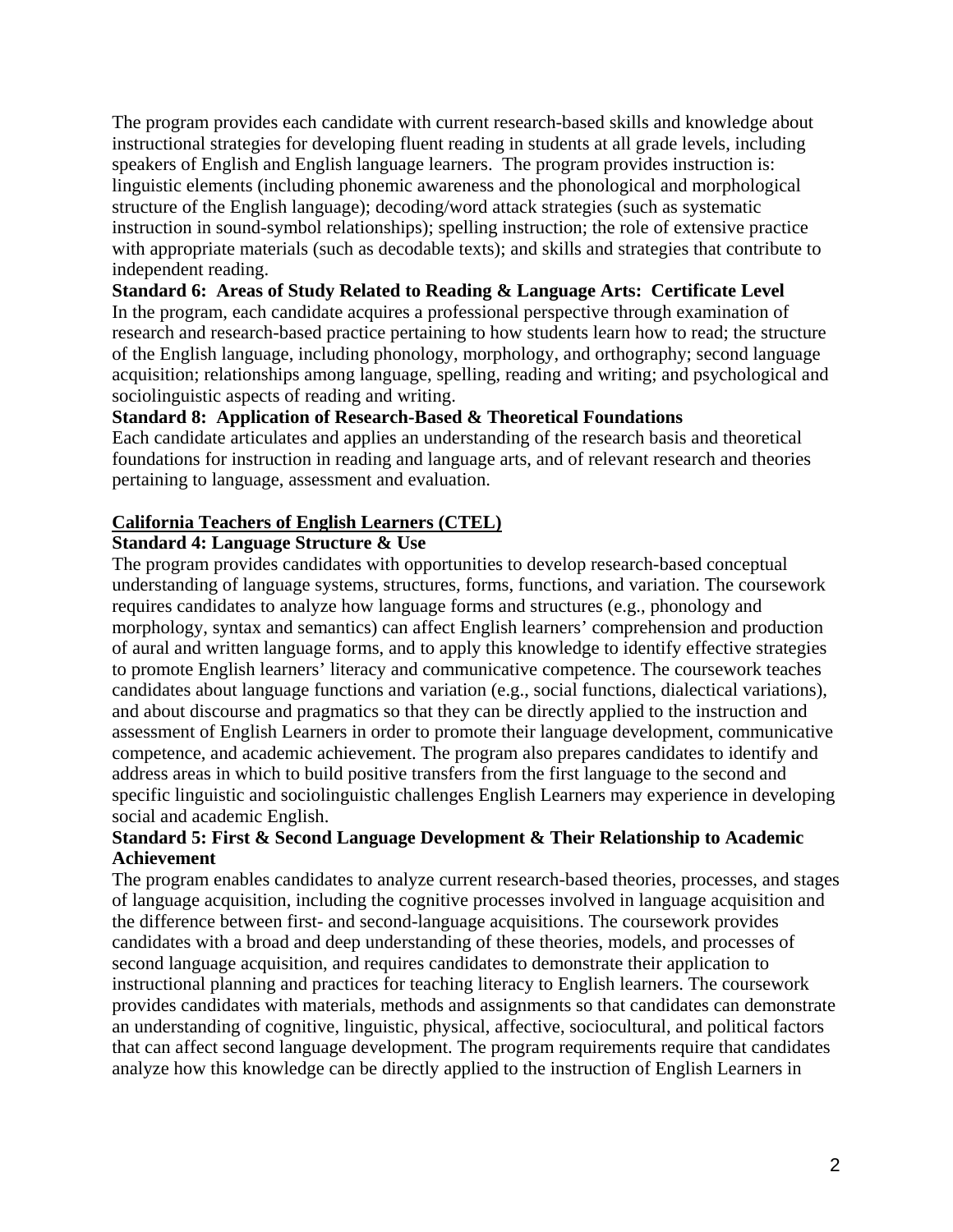order to build upon students' prior knowledge and promote their language development and academic achievement.

### **Students with Disabilities Requiring Reasonable Accommodations**

Students with disabilities who require reasonable accommodations must be approved for services by providing appropriate and recent documentation to the Office of Disabled Student Services (DSS). This office is located in Craven Hall 5205, and can be contacted by phone at (760) 750 – 4905, or TTY (760) 750 – 4909. Students authorized by DSS to receive reasonable accommodations should meet with their instructor during office hours or, in order to ensure confidentiality, in a more private setting.

## **CSUSM Academic Honesty Policy**

**\_\_\_\_\_\_\_\_\_\_\_\_\_\_\_\_\_\_\_\_\_\_\_\_\_\_\_\_\_\_\_\_\_\_\_\_\_\_\_\_\_\_\_\_\_\_\_\_\_\_\_\_\_\_\_\_\_\_\_\_**  "Students will be expected to adhere to standards of academic honesty and integrity, as outlined in the Student Academic Honesty Policy. All written work and oral presentation assignments must be original work. All ideas/materials that are borrowed from other sources must have appropriate references to the original sources. Any quoted material should give credit to the source and be punctuated with quotation marks. Students are responsible for honest completion of their work including examinations. There will be no tolerance for infractions. If you believe there has been an infraction by someone in the class, please bring it to the instructor's attention. The instructor reserves the right to discipline any student for academic dishonesty in accordance with the general rules and regulations of the university. Disciplinary action may include the lowering of grades and/or the assignment of a failing grade for an exam, assignment, or the class as a whole." Incidents of Academic Dishonesty will be reported to the Dean of Students. Sanctions at the University level may include suspension or expulsion from the University.

### **Plagiarism:**

As an educator, it is expected that each student will do his/her own work, and contribute equally to group projects and processes. Plagiarism or cheating is unacceptable under any circumstance. If you are in doubt about whether your work is paraphrased or plagiarized see the Plagiarism Prevention for Students website http://library.csusm.edu/plagiarism/index.html If there are questions about academic honesty, please consult the University catalog.

\_\_\_\_\_\_\_\_\_\_\_\_\_\_\_\_\_\_\_\_\_\_\_\_\_\_\_\_\_\_\_\_\_\_\_\_\_\_\_\_\_\_\_\_\_\_\_\_\_\_\_\_\_\_\_\_\_\_\_\_\_

### **Use of Technology**

Students are expected to demonstrate competency in the use of various forms of technology (i.e. word processing, electronic mail, WEBCT6, use of the Internet, and/or multimedia presentations). Specific requirements for course assignments with regard to technology are at the discretion of the instructor. Keep a digital copy of all assignments for use in your teaching portfolio. Assignments will be submitted online, and some will be submitted hard copy as well.

### **Electronic Communication Protocol**

Electronic correspondence is part of your professional interactions. If you need to contact the instructor, email is often the easiest way to do so. It is my intention to respond to all received email in a timely manner. Please be reminded that email and on-line discussions are a very specific form of communication, with their own nuances and etiquette. For instance, electronic messages sent in all upper case (or lower case) letters, major typos, or slang, often communicate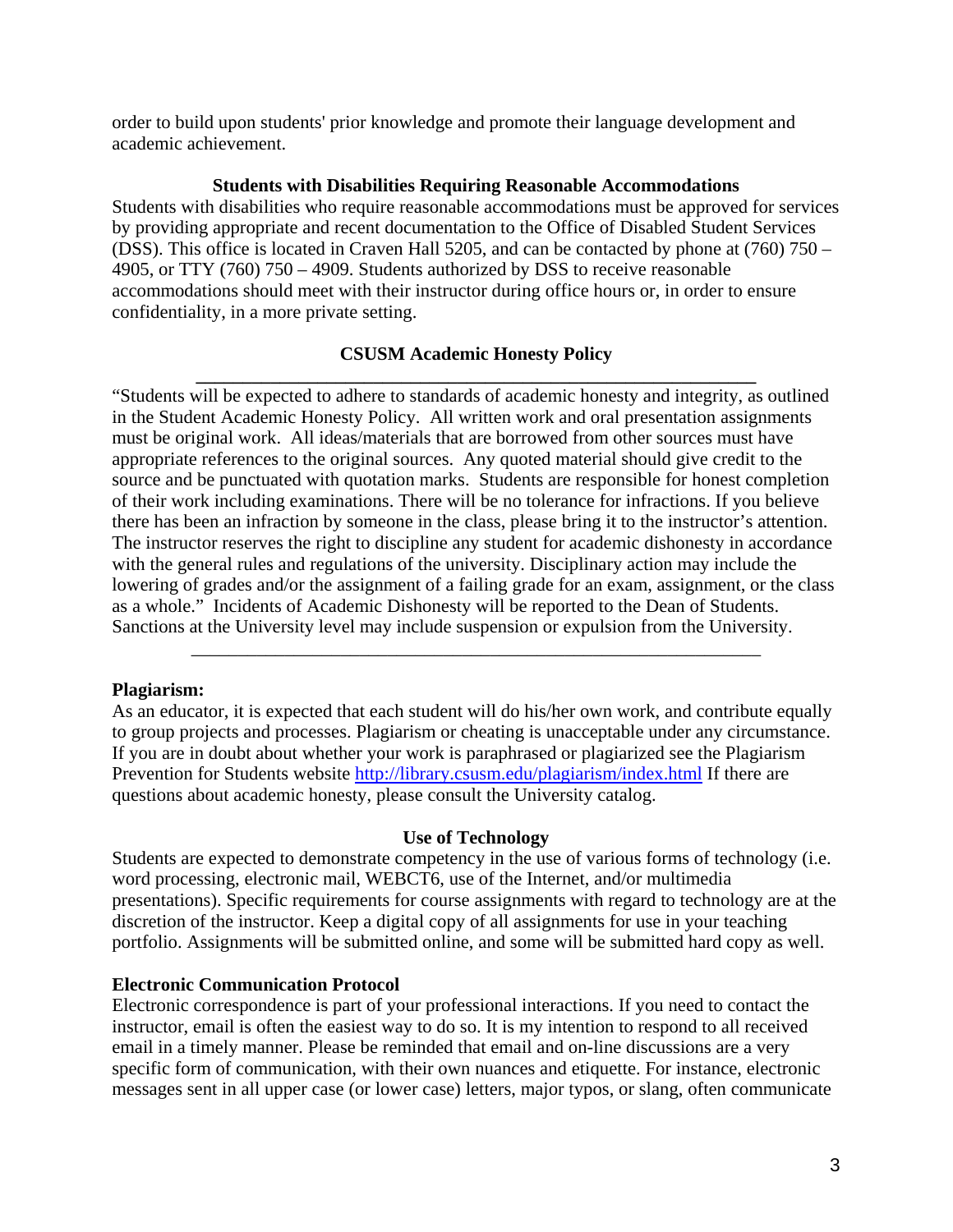more than the sender originally intended. With that said, please be mindful of all email and online discussion messages you send to your colleagues, to faculty members in the College of Education, or to persons within the greater educational community. All electronic messages should be crafted with professionalism and care. Things to consider:

• Would I say in person what this electronic message specifically says?

- How could this message be misconstrued?
- Does this message represent my highest self?
- Am I sending this electronic message to avoid a face-to-face conversation?

In addition, if there is ever a concern with an electronic message sent to you, please talk with the author in person in order to correct any confusion.

### **All University Writing Requirement**

Writing requirements for this class will be met as described in the assignments. Every course at the university, including this one, must have a writing requirement of at least 2500 words.

#### **CSUSM Furloughs**

Due to the devastating effects of current budget crisis in California, I have been furloughed nine days each semester of this academic year, representing a 9.23% reduction in both workload and compensation. A furlough is an unpaid day off on a faculty member's regularly-scheduled workday. In order to satisfy legal and ethical requirements of the California Labor Code, I am required to submit formal certification that I will not work on my furlough days. I am prohibited from teaching, conducting scholarly research, consulting with students, responding to email or voicemail, providing assignment feedback, or participating in any CSU work-related activities on my furlough days. Furlough dates vary by professor; any of my Fall Semester furlough dates affecting this course will be shared with students in a timely fashion.

The CSU faculty agreed to take furlough days in order to preserve jobs for as many CSU employees as possible, and to serve as many students as possible, in the current budget crisis. The agreement that governs faculty furloughs acknowledges that "cuts of this magnitude will naturally have consequences for the quality of education that we can provide." Within the furlough context, I will make every effort to support your educational experience at CSUSM. Visit CSUSM Budget Central [http://www.csusm.edu/budgetcentral/] to learn about the state budget crisis and how it impacts your educational opportunities. To avoid the continued loss of higher education availability in California, exercise your right to voice an opinion. Contact information for state legislators and the governor are provided at Budget Central.

The Preamble from from the Side Letter is copied below for your convenience. Furlough Agreement: Side Letter

1. Preamble

a. To preserve, in light of the reduction by approximately  $$583,816,000$ from the Legislature's February 2009 special session budget revisions of the state general fund support in the CSU 2008-09 and 2009-10 budgets, as many faculty jobs as possible and at the same time serve as many students as possible without unreasonably increasing workload, while acknowledging that cuts of this magnitude will naturally have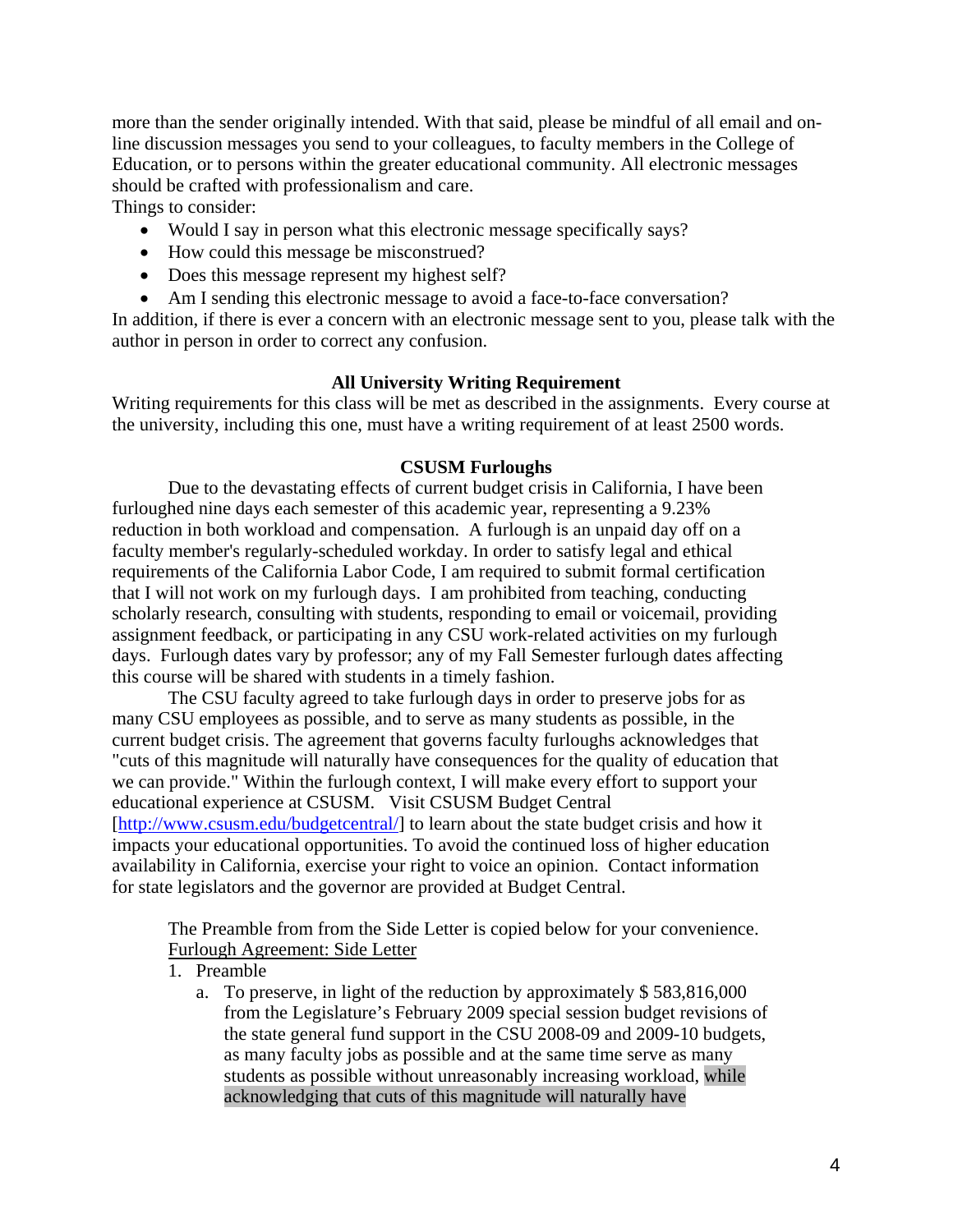consequences for the quality of education that we can provide, CFA and CSU hereby agree to the following Memorandum of Understanding.

b. The purpose of furloughs is to lessen the severity of layoffs by reducing compensations costs.

#### **College of Education Attendance Policy**

Due to the dynamic and interactive nature of courses in the College of Education, all students are expected to attend all classes and participate in all class activities. At a minimum, a student must attend more than 80% of class time, or s/he may not receive a passing grade for the course at the discretion of the instructor. Individual instructors may adopt more stringent attendance requirements. Should the student have extenuating circumstances, s/he should contact the instructor as soon as possible *(Adopted by the COE Governance Community, December, 1997)*.

For this course, EDUC 606 Fall 2009, students should be aware that compliance with online posting dates is considered an integral part of attendance. Students who miss 2 class sessions will not receive a grade of "A" or "A-" and students who miss 3 class sessions will not receive a grade of "B+" "B", or "B-".

The H1N1 ("swine flu") Season and Attendance:

The university administration is encouraging university faculty, staff and students to be collaborate to prevent the spread of flue at Cal State San Marcos. Please see the information below from Dr. Janet Powell, Interim Associated Vice President, Academic Resources, Dr. Powell.

There is a likely chance that the H1N1 Influenza, previously referred to as the "swine flu" may impact campus operations this Fall semester. The university has taken significant steps to prepare for a possible outbreak and to reduce the spread of disease to the greatest extent possible. As you may know, flu can be spread easily from person to person. Therefore, we are taking steps to prevent the spread of flu at Cal State San Marcos for as long as possible, but, we need your help to accomplish this.

We are working closely with the San Diego County Health and Human Services to monitor flu conditions and make decisions about the best steps to take concerning the campus. We will keep you updated with new information as it becomes available to us on the campus H1N1 Flu website, visit www.csusm.edu/em/Alert For now, we are doing everything we can to keep our institution operating as usual. Here are a few things you can do to help:

**Practice good hand hygiene** by washing your hands with soap and water, especially after coughing or sneezing. Alcohol-based hand cleaners also are effective.

**Practice respiratory etiquette** by covering your mouth and nose with a tissue when you cough or sneeze. If you don't have a tissue, cough or sneeze into your elbow or shoulder, not into your hands. Avoid touching your eyes, nose, or mouth; germs are spread this way.

**Know the signs and symptoms of the flu**. A fever is a temperature taken with a thermometer that is equal to or greater than 100 degrees Fahrenheit. Look for possible signs of fever: if the person feels very warm, has a flushed appearance, or is sweating or shivering.

**Stay home if you have flu or flu-like illness for at least 24 hours after you no longer have a fever** (100 degrees Fahrenheit) or signs of a fever (have chills, feel very warm, have a flushed appearance, or are sweating). This should be determined without the use of fever-reducing medications (any medicine that contains ibuprofen or acetaminophen). Don't go to class or work.

### **COURSE REQUIREMENTS**

### **Required Textbook**

Hoffman, J. and Goodman, Y. (2009). Changing Literacies for Changing Times: An Historical Perspective on the Future of Reading Research, Public Policy and Classroom Practices.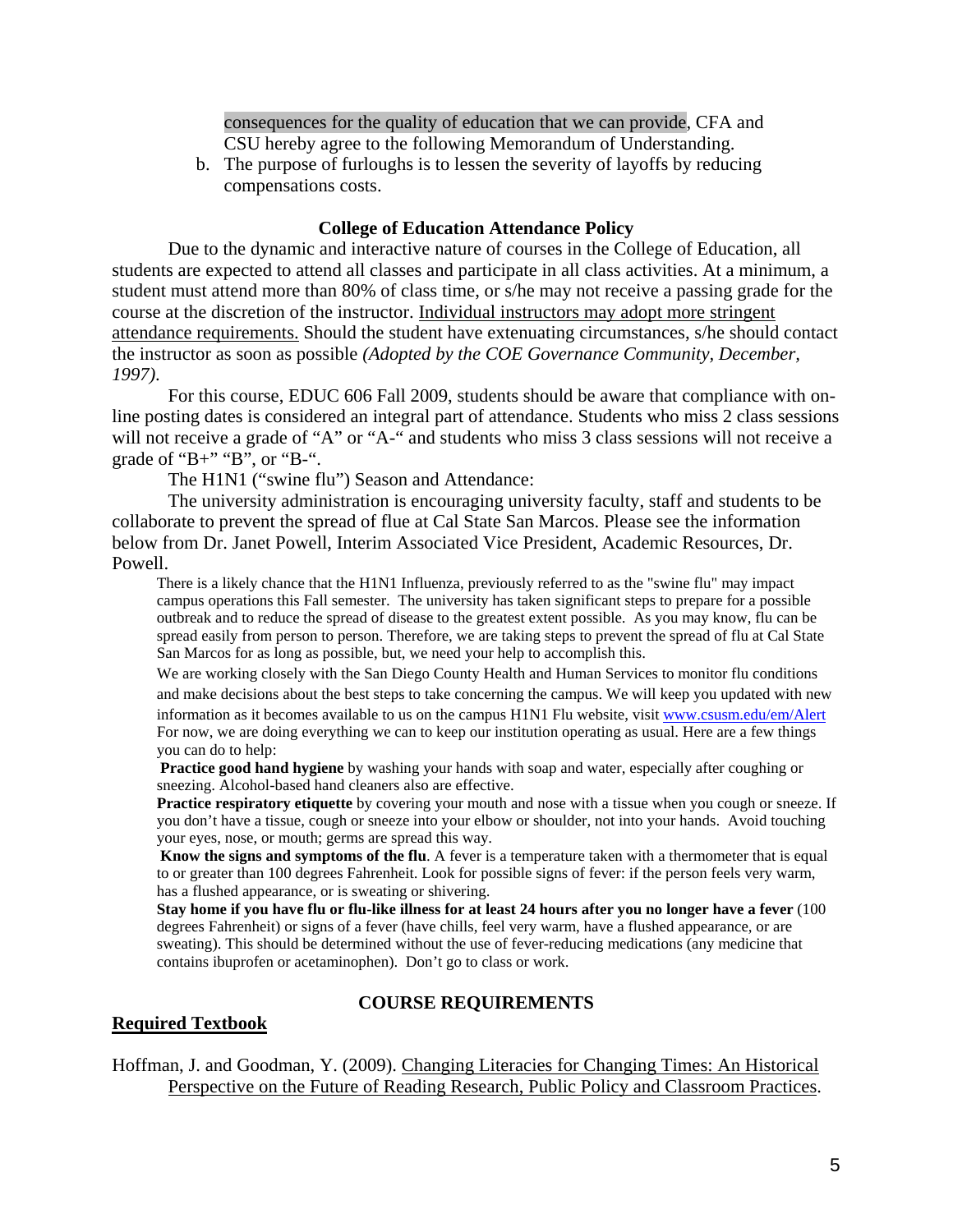Routledge - Taylor and Francis, NY. ISBN: 978-0-415-99503-0 Available in CSUSM bookstore

**Additional required readings** for the course include articles posted on the webct6 site for the course.

## **Optional Text (not required):**

This text will not be available in the CSUSM bookstore.

Kucer, S. B. (2009). Dimensions of Literacy: A conceptual base for Teaching Reading and Writing in School Settings. (3rd Edition). Routledge - Taylor and Francis. ISBN: 978-0-415-99788-1 www.routledge.com

### **Grading Standards**

#### Overall Evaluation/Assessment Scoring Rubric

**High**: The graduate student consistently performs and participates in an exemplary manner. Each assignment receives in-depth exploration and reflection based upon research, observations and classroom implementation. All work is submitted in a professional manner using APA style when appropriate. Presentations are consistent with professional expectations, providing appropriate visual aids, appropriate handouts, and are well prepared. Professional and responsible behavior, including timely attendance and submission of assignments, are practiced in a consistent manner.

**Intermediate**: The graduate student meets outcomes expectations in a satisfactory manner. Each assignment is based upon research, observations and classroom implementation. Generally, work is submitted in a professional manner using APA style when appropriate. Generally, presentations are consistent with professional expectations, providing appropriate visual aids, appropriate handouts, and are well prepared. Most of the time, professional and responsible behavior, including timely attendance and submission of assignments, are practiced in a consistent manner.

**Low:** The graduate student's skills are weak and do not meet expectations. Each assignment is based upon opinion rather than research, theory, and best practices. Reflection is shallow. Assignments are submitted without APA style, thorough proofreading and organization. The student needs a great deal of guidance. The student is consistently late with work and has classroom attendance problems.

| A  | 94-100 | $B+$           | 88-90 | $C+$ | 78-80 |
|----|--------|----------------|-------|------|-------|
| A- | 91-93  | в              | 84-87 | C    | 74-77 |
|    |        | $\mathbf{B}$ - | 81-83 | $C-$ | 70-73 |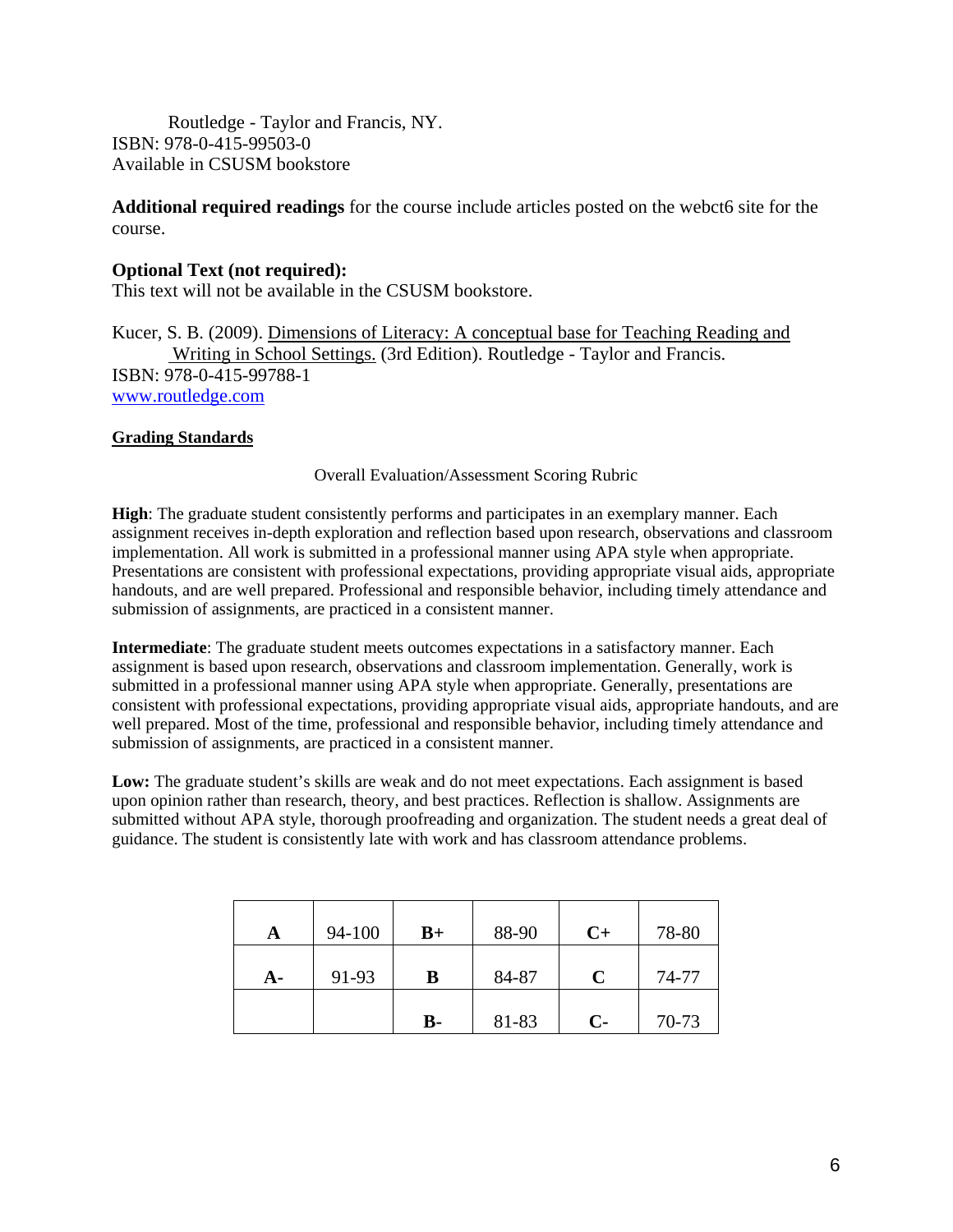#### **Assignments and Points**

| ~Personal Narrative on Development as Reader & Writer   | (15) |
|---------------------------------------------------------|------|
| ~Connections to Practice                                | (16) |
| $\sim$ On-line Session Assignments                      |      |
| WebCT Discussions & E-Journal Entries                   | (24) |
| $\neg$ Reading:                                         |      |
| Reading Strategies Lesson Analysis Paper & Presentation | (25) |
| $\sim$ Writing:                                         |      |
| Options A, B, C                                         |      |

#### **Overview of Assignments**

All written work should be word-processed then posted as an attachment in WebCT in a doc or docx file. Students will not receive full credit for late work. (You may resubmit work with improvements when warranted and negotiated with the instructor, and still receive full credit when the original was submitted on time.)

#### **~ Personal Narrative on Development as Reader & Writer (Due 9/29)**

The purpose of this assignment is for graduate students to engage in a reflective analysis of their formative experiences developing as readers and writers. Writing personal stories is considered one of the best ways to promote writing among children and adults alike since it provides them the opportunity to write about something they know.

For this assignment, each student will choose no less than four (4) key events in their development as readers and writers from any time in his/her life. This paper should be  $3 - 4$ pages, (approximately 800 words). The assignment will be graded for completeness and depth of reflective analysis. Students should be prepared to share key insights from a draft of the narrative with peers in a small group discussion during the September 22 class session.

This personal narrative should include the following:

- First, it should start with a brief introduction providing a little background and the thesis.
- Next, it should briefly describe the event and then provide a thorough explanation as to its influence on the development of individual as reader and writer… (for all 4 events)
- Finally, in a brief conclusion the author should highlight current accomplishments and challenges in his/her reading and writing development.

#### **~ Connections to Practice (Due every face-to-face session except 10/20)**

The purpose of this assignment is for graduate students to draw connections between key concepts from the readings and educational practice. To complete this assignment students first read the assigned readings for each face-to-face class session and then prepare a brief report, using the template (below).

Each report highlights four (4) key concepts from the readings. The report should include key concepts from both of the assigned readings. In addition, the graduate student reports his/her connections to those key concepts. Making a connection typically involves describing the manner in which a key concept is demonstrated and/or experienced within the graduate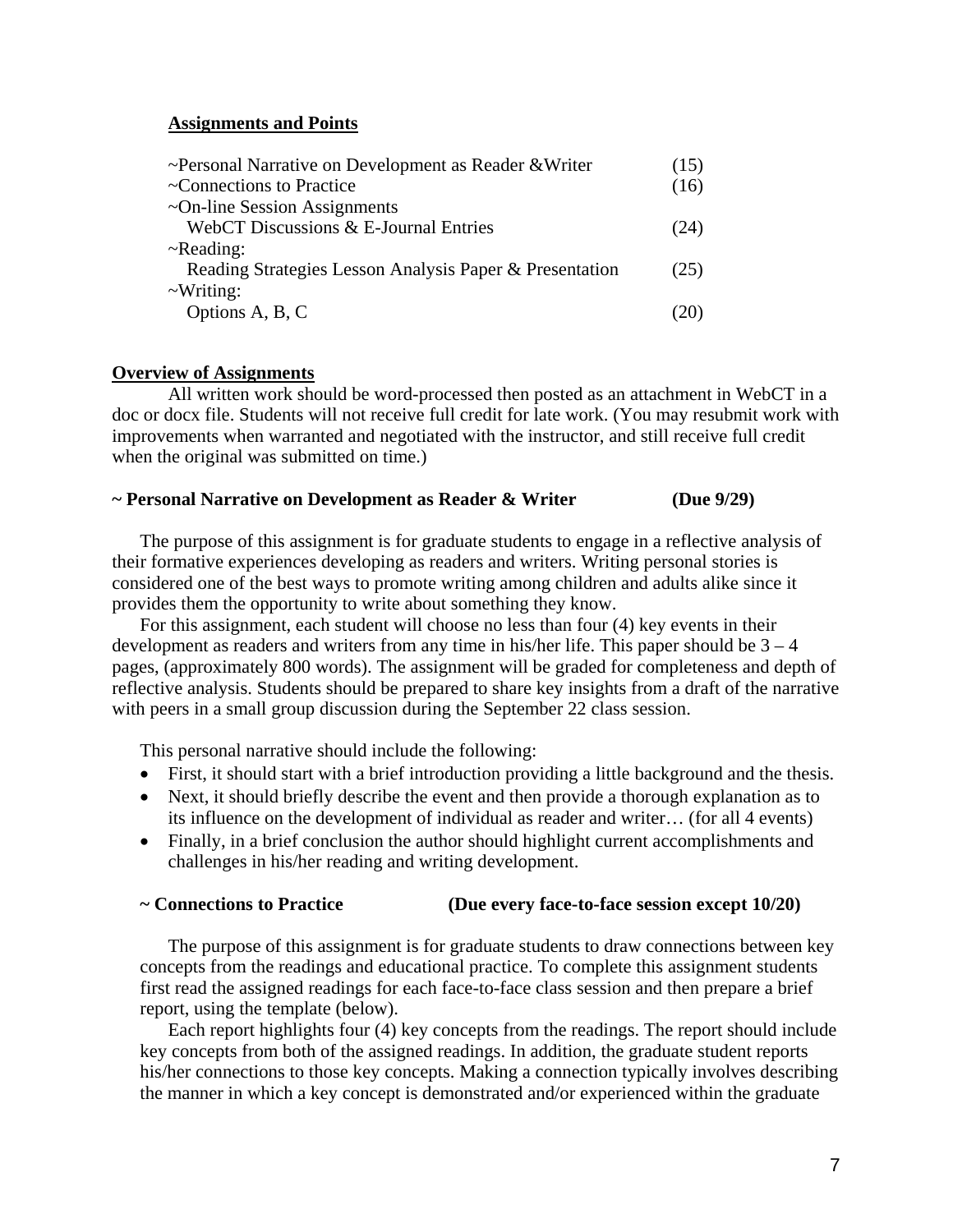student's own educational practice (or observed educational practice).

Students bring the "Connections to Practice" report to the class session, prepared to share their insights with others in a small group discussion. "Connections to Practice" reports will be collected in hard copy during the class session. It is recommended that students recreate the template to be submitted a total of six (6) times. If a student is absent for a face-to-face class session, the instructor will accept the "Connections to Practice" report via Webct email by the due date but the instructor will not accept submissions after the due date.

#### **Connections to Practice Report Template**

**Date due: Title of the readings:** 

| Key concept from the readings | My connection(s) |
|-------------------------------|------------------|
|                               |                  |
|                               |                  |
|                               |                  |
|                               |                  |

#### **~ On-line Session Assignments ~ WebCT Discussion Boards & E-Journal Entries (Due for every on-line session)**

On the weeks that there is no face-to-face class session, graduate students are responsible for reading, discussing on-line, and submitting e-journal entry responses to the assigned readings. Typically, the readings include two articles. The titles of the assigned readings are found in the course schedule and the readings themselves are posted on the course Webct site, in a folder on the main contents page.

For each reading, the students will be given a prompt to support their response to the reading. Students first discuss the reading, in light of the prompt, with their peers on the discussion board and then submit an e-journal entry. A total of 6 e-journal entries are due for this course. E-journal entries submitted late will receive no credit. Late e-journal entries will not be accepted.

#### **Discussion Due the Sunday prior**:

By Sunday, graduate students discuss the readings with their peers on the Webct discussion board. A total of three postings are required of each student: the first is the initial response to the readings; the second is a comment related to peer's initial response; the third is also a comment related to another peer's initial response. 3 is the *minimum* number of discussion postings and more discussion is encouraged. To obtain credit, these 3 postings must be made no later than the Sunday prior to the E-Journal entry due date on Tuesday. The typical length of discussion board entry is between 75 to 100 words.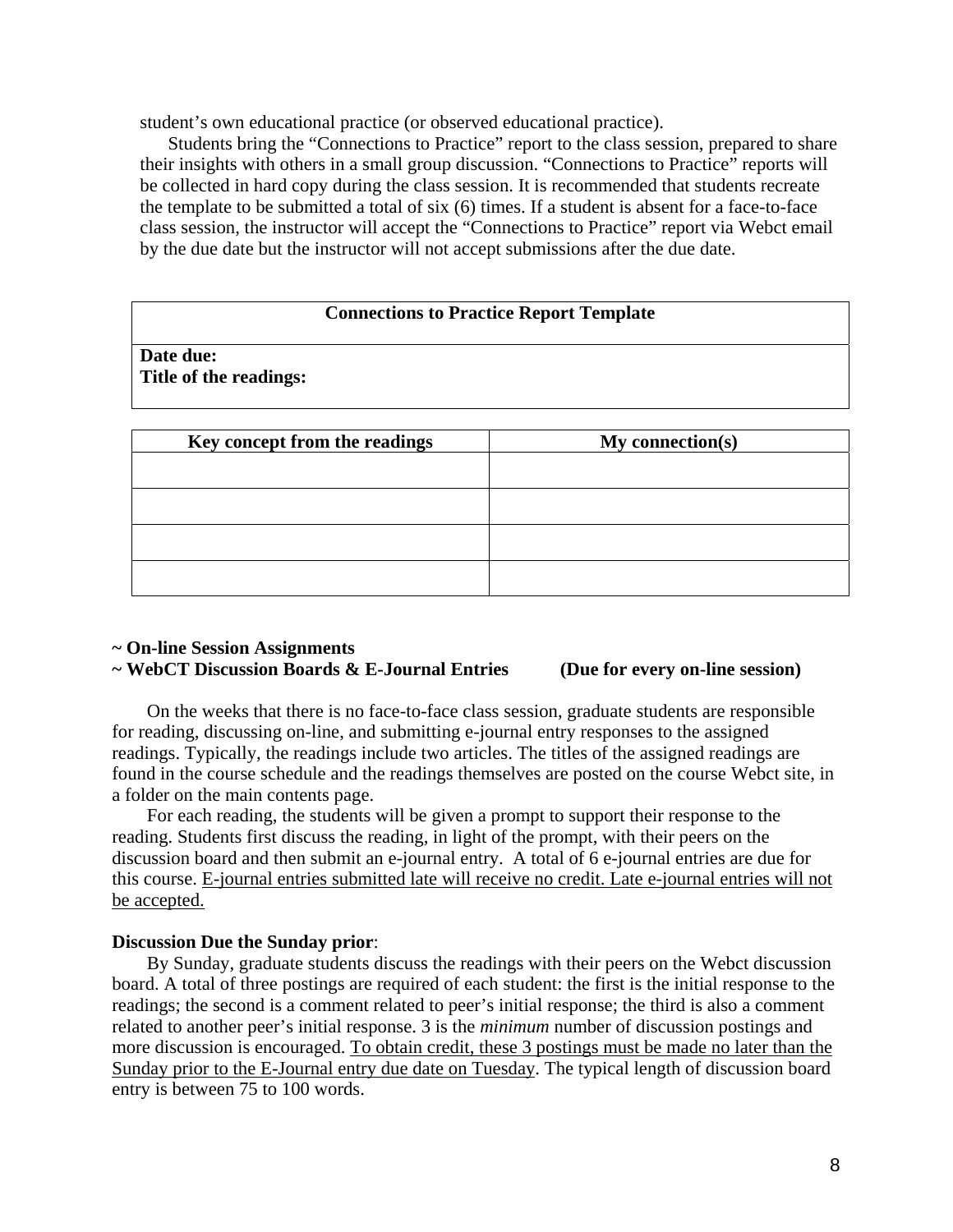#### **Entry Due Tuesday of the on-line session**:

On Tuesday, graduate students submit to the course instructor an entry on their personal ejournal located on the course Webct site. The entry should summarize the insights he/she has gained from the readings and the on-line discussion of the readings. Each e-journal entry should integrate at least one quote from the readings and should respond to the prompt. The typical length of an E-Journal entry is approximately 200 words.

#### **~ Reading:**

#### **~ Reading Strategies Lesson Analysis Paper & Presentation (Due 10/20)**

This assignment includes both a paper and a poster presentation. The paper is submitted to Webct assignments and the hard copy poster is presented during the October 20 class session.

#### • **The paper**  $(15/25 \text{ pts})$

\* First, students develop and implement a **mini-lesson** for teaching one or more reading strategies (preferably for reading comprehension). Choose one of the following categories to focus your strategy instruction: Before Reading strategies, During Reading strategies, and After Reading Strategies. The mini-lesson can be taught one-to-one, small group or whole class.

\* Second, students analyze the reading strategy and their mini-lesson. The analysis should be approximately 1 page long (approx 400 words). The following questions are provided to support students' analysis.

Routman suggests that we always ask ourselves: (from Routman, (2000). *Conversations. Strategies for Teaching Learning and Evaluating.* Heineman: Portsmouth, NH. p.141.)

"What am I teaching? Have I chosen an appropriate text? Is this time being well spent? Am I teaching for understanding? Am I fostering independence?"

- What kinds of tasks does the reading strategy ask the individual to do? What specific benefit does this offer the individual with whom you were working?
- Whether you worked with an individual learning English (ELL) or not, how could this reading strategy specifically benefit an ELL? What modifications did or might you need to make to the lesson and/or the strategy specifically to meet ELL needs?
- was each role appropriate for the situation? • What roles (e.g., expert, facilitator, co-learner) did you play during the mini-lesson? In what ways
- Were the learning objectives for the mini-lesson achieved? What is the evidence for your answers?

### • **The presentation (10/25 pts)**

\*For the presentation, graduate students prepare a poster which demonstrates the reading strategy that is the focus of their mini-lesson, which engages their peers in the reading strategy activity and materials. In addition, the poster should also provide a brief summary of no less than 3 key points that emerged from their analysis.

Also, while not required it is encouraged that graduate students display a couple actual student work samples resulting from the mini-lesson. Graduate students will present their posters during the poster session in class on 10/20.

### **~Writing:**

**~Writing "Options" Assignment (Due 12/8)**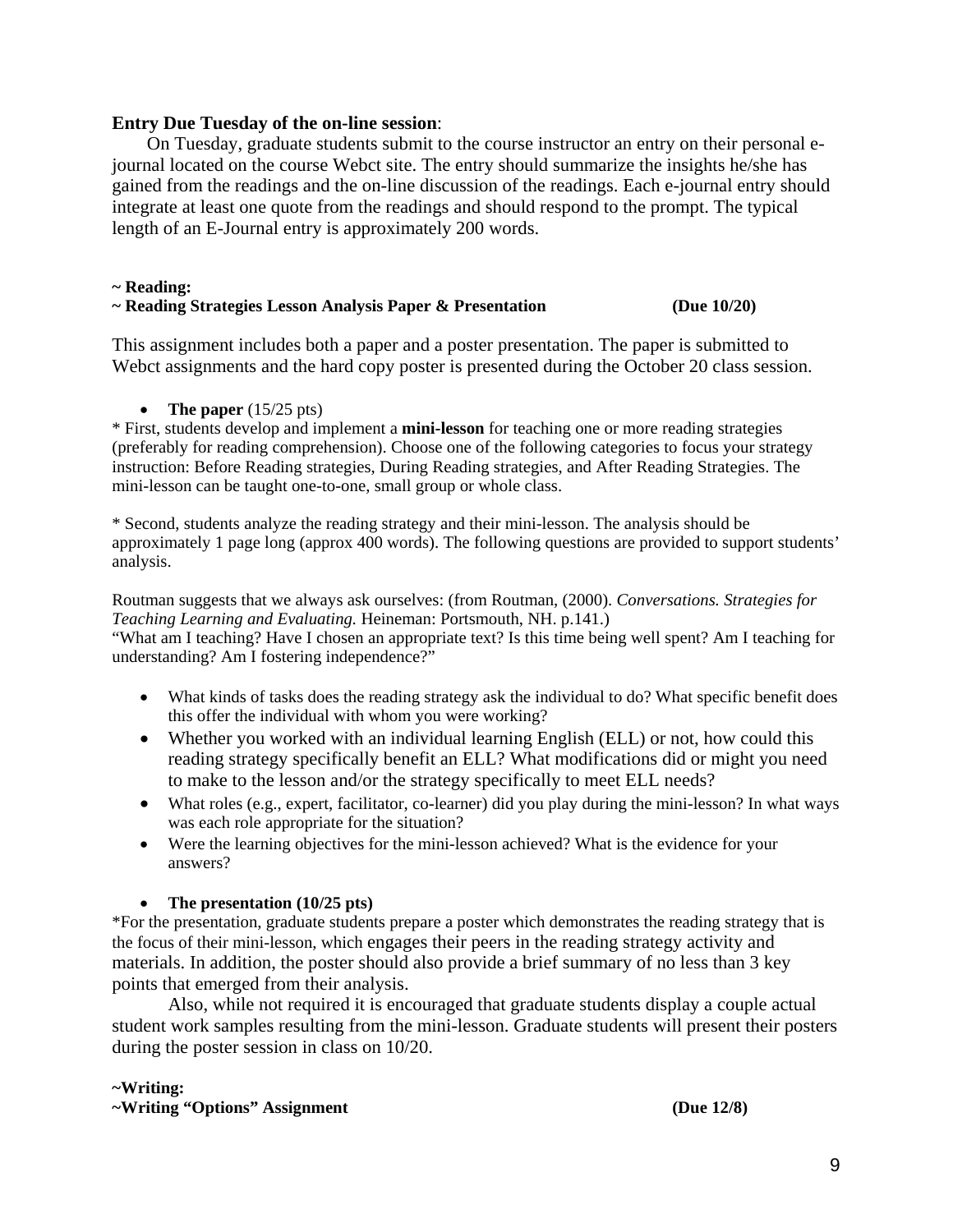This assignment provides graduate students a choice of one of three assignment options that all have to do with the analysis of instruction for writing development and using writing to facilitate thinking. Students only choose one option. This assignment can be submitted for the CTEL portfolio.

Writing Option A is geared toward students in grades  $2<sup>nd</sup>$  to  $12<sup>th</sup>$ . Writing Option B is geared toward students Preschool to  $1<sup>st</sup>$ . Writing Option C is geared toward adults and/or individuals outside the school setting.

Graduate students are encouraged to choose the option that is the best match for their circumstances. Detailed descriptions of each option are found after the course schedule.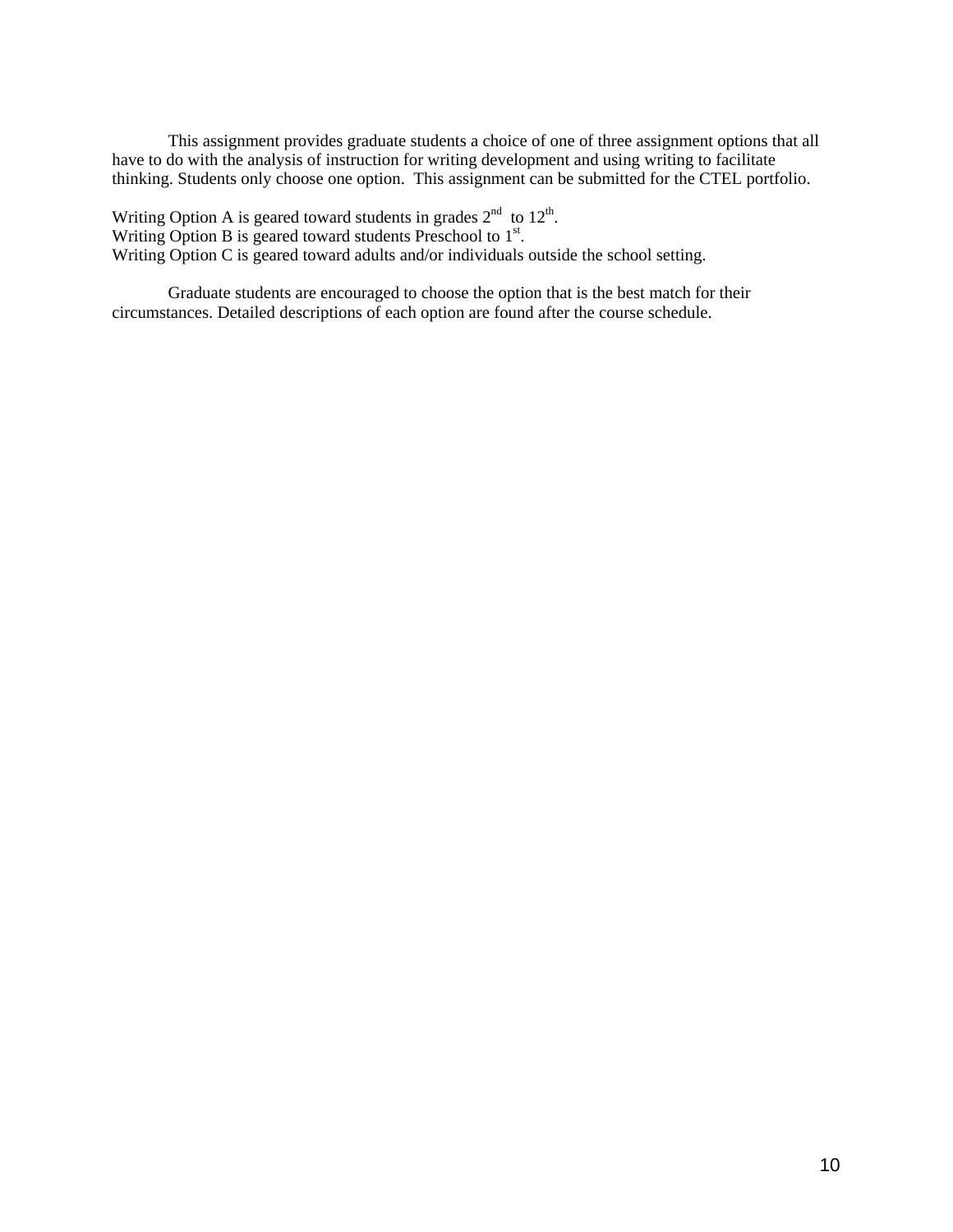#### **Course Schedule for EDUC 606 Fall 2009**

Instructor reserves the right to make changes in the course schedule.

| <b>Session Dates</b>                                         | <b>Topics</b>                                                                     | <b>Readings &amp; Assignments</b>                                                |
|--------------------------------------------------------------|-----------------------------------------------------------------------------------|----------------------------------------------------------------------------------|
| <b>Session One</b><br>September 1                            | Orientation to EDUC 606<br>The Dimensions of Literacy<br>Literacy Beliefs Profile | Preview Hoffman & Goodman                                                        |
| <b>Session Two</b><br>September 8                            | Developmental<br>Early literacy, pessimism $\&$<br>possibility                    | Hoffman & Goodman: Ch 6 & 16<br>Due: Connections to practice                     |
| <b>Session Three</b><br>September 15                         | Linguistic<br>Miscue Analysis & readability<br>formulas                           | Hoffman & Goodman: Ch 10 & 12<br>Due: Connections to practice                    |
| <b>Session Four</b><br>September 22                          | Cognitive - comprehension<br>New literacies                                       | Hoffman & Goodman: Ch 1 & 7<br>Due: Connections to practice                      |
| <b>Session Five</b><br>September 29<br>On-line class session | Discussion by Sunday 9/27<br>Journal entry by Tuesday 9/29                        | <i>*Dev Reading Comprehension</i><br><i>*Metacognition - Comprehension</i>       |
|                                                              |                                                                                   | Due: Journal entry 1<br><b>Due: Personal Narrative</b>                           |
| <b>Session Six</b><br>October 6<br>On-line class session     | Discussion by Sunday<br>Journal entry by Tuesday                                  | *Balanced Reading Instruction<br>*10 Literacy Practices<br>Due: Journal entry 2  |
| <b>Session Seven</b><br>October 13                           | Socio-cultural<br>Multicultural literature                                        | Hoffman & Goodman: Ch 4<br>Due: Connections to practice                          |
| <b>Session Eight</b><br>October 20                           | Poster presentations                                                              | <b>Due: Reading Strategies Analysis</b>                                          |
| <b>Session Nine</b><br>October 27<br>On-line class session   | Discussion by Sunday<br>Journal entry by Tuesday                                  | *New Face of Learning<br>*On-Line Discussions<br>Due: Journal entry 3            |
| <b>Session Ten</b><br>November 3<br>On-line class session    | Discussion by Sunday<br>Journal entry by Tuesday                                  | <i>*Responding2Lit</i><br>*DialogueJournals_BaderSalcedo<br>Due: Journal entry 4 |
| <b>Session Eleven</b><br>November 10                         | Writing process<br>Readability formulas                                           | Hoffman & Goodman: Ch 12<br>Due: Connections to practice                         |
| <b>Session Twelve</b><br>November 17                         | Intervention & acceleration<br>Literacy policy                                    | Hoffman & Goodman: Ch17<br>Due: Connections to practice                          |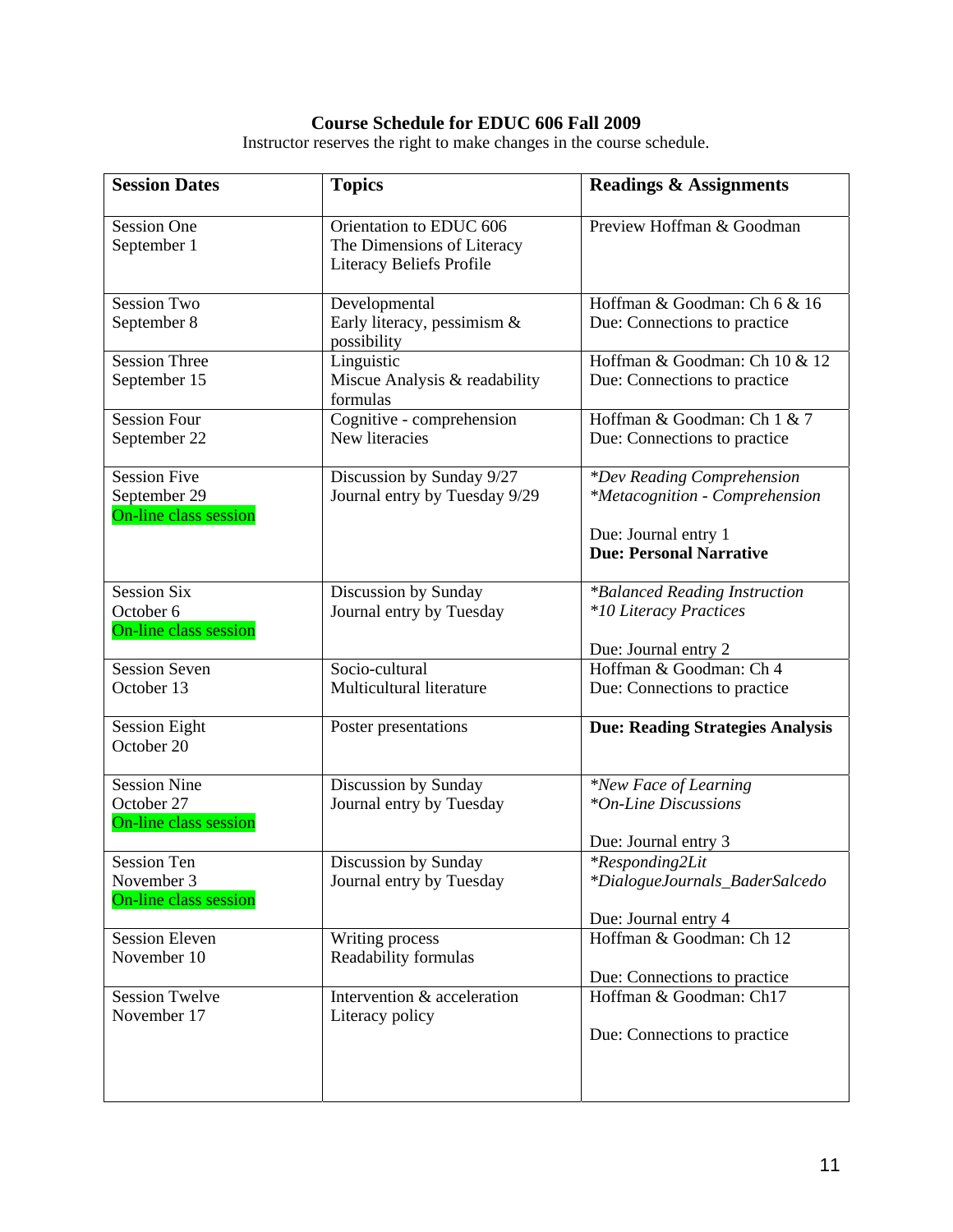| <b>Session Thirteen</b>      | Discussion by Sunday             | *Cummins ER Final Dec 2007       |
|------------------------------|----------------------------------|----------------------------------|
| November 24                  | Journal Entry by Tuesday         | *Poverty Achievement_Krashen     |
| <b>On-line class session</b> |                                  | <i>*3Rs in a Second Language</i> |
| Instructor furlough day      |                                  |                                  |
|                              |                                  | Due: Journal entry 5             |
| <b>Session Fourteen</b>      | Discussion by Sunday             | $*EJ0871Video$                   |
| December 1                   | Journal Entry by Tuesday         | *Hoffman & Goodman: Ch 3         |
| On-line class session        |                                  |                                  |
|                              |                                  | Due: Journal entry 6             |
| <b>Session Fifteen</b>       | Sharing insights related to      | Due: Writing "Options"           |
| December 8                   | facilitating writing development | <b>Assignment</b>                |
|                              |                                  |                                  |
| <b>Grades</b> Due            |                                  |                                  |
| December 23                  |                                  |                                  |

## **Writing Option A: for children in grades 2 – 12**

In this assignment graduate students will demonstrate how to facilitate writing development and use writing as a strategy to develop students' thinking. Graduate students will also use the writing as a strategy to support English Learners in the development of English, with an emphasis on structure of the language and its use.

### **Steps to take:**

- Select two students who represent different kinds of challenges to you. One student must be an English Language Learner.
- Develop a set of writing prompts for each child. For each child, develop two different writing prompts. Each prompt should be based on a writing strategy that you are teaching the student(s). What is important is to develop prompts designed to engage students in writing as a means of exploring, developing and communicating their ideas.
- Engage the student(s) in writing based on the first prompt. One week or more later, engage the student(s) in writing based on the second prompt.
- Collect the students' writings from both the first and the second prompt.
- Analyze the two written works of each student using the "analysis" portion of the written commentary format (see below) to guide your analysis.
- Submit to Webct a "Written Commentary" that follows the format provided.

### **Written Commentary Format:**

The written commentary that graduate students submit to Webct should include three main sections:

- **1. Participants**
- **2. Planning**
- **3. Analysis**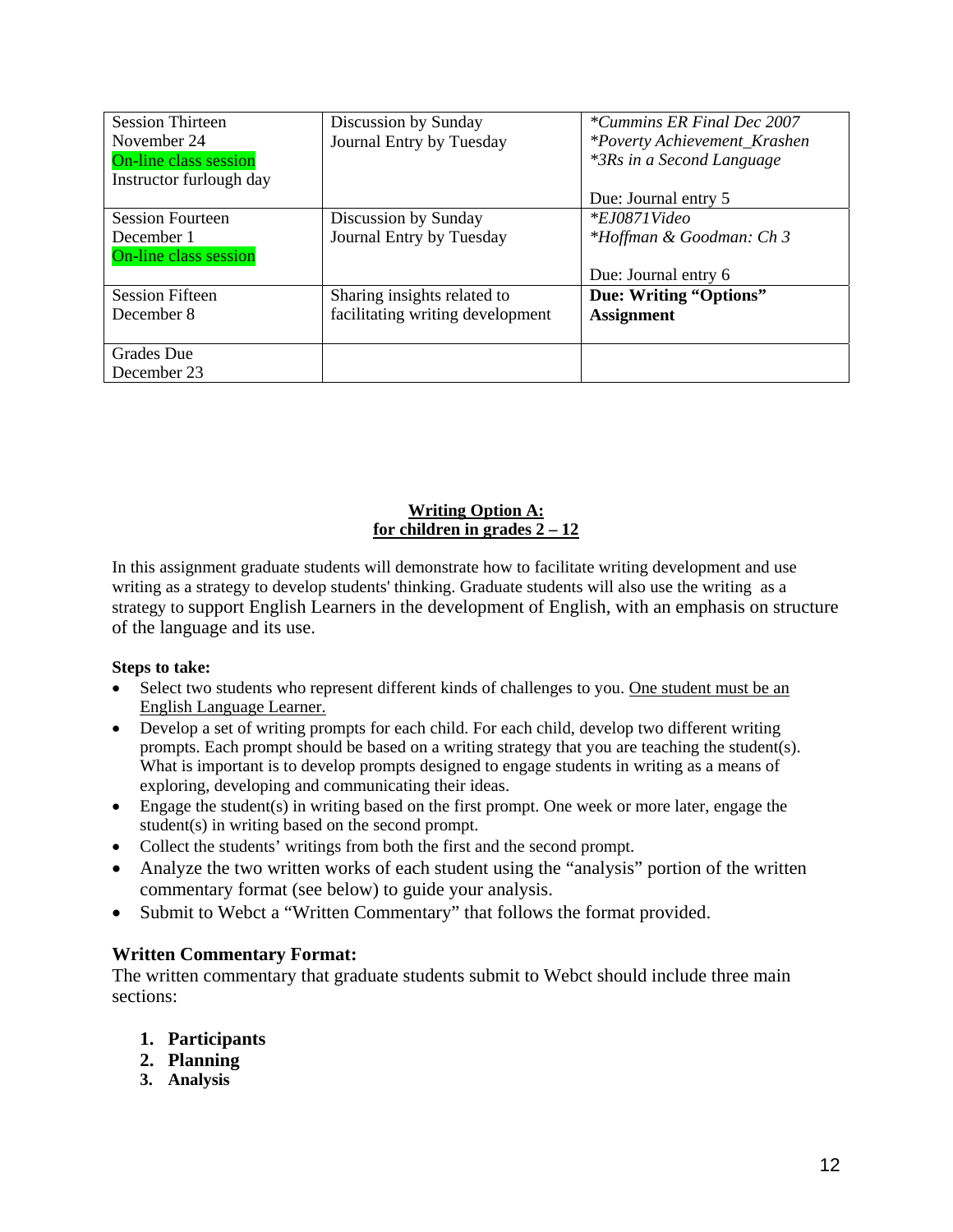## **Participants**

Describe the two students with whom you are working.

For example, what relevant characteristics of these students influenced the selection and planning of the writing strategies on which you based the prompts? What relevant features of the context in which students are situated influenced the prompts?

For *each* student:

- Give a brief sketch of each student, including any relevant information about the students' reading/writing interests and performance in literacy.
- Provide a brief description of the kind of challenges each student represents to you.
- Offer an explanation of what you expect each student would gain from the writing prompts you develop, especially as related to the proficiency of each student to use writing to explore, develop and communicate their ideas.

## **Planning**

Describe the set of writing prompts for each child and purpose/goals for these writing prompts.

For example, what are the specific writing strategy(ies) that you selected to base the prompts on? What is the purpose you have for the set of prompts for each child?

For *each* student:

- State the two prompts
- Describe the specific writing strategies that the two prompts are based on
- Explain the purpose(s)/goal(s) of the prompts, especially related to how you think they will foster the students' exploring, developing and communicating their ideas.
- Specifically for the EL student make sure to explain how the prompts foster the development of English, especially as related to the structure of the language and its use.

## **Analysis**

Explain what you learn from the written work each child produced and what you believe each child gained from the writing activities.

For example, what does the written work demonstrate about the child's use of the writing and the specific writing strategy(ies) you selected to explore, develop and communicate their ideas in writing? What does the written work of the student learning English demonstrate about the use of writing to develop English, especially the structure of the language and its use.

## For *each* student:

- 1) Analyze the texts the child wrote using the following questions to guide your analysis:
	- a. What evidence in the writing aspects demonstrates that the author was applying the writing strategy the prompt was based on?
	- b. Did the writing develop one clear idea?
	- c. Did the details in the writing enrich and develop the main idea?
	- d. Was the writing clear and focused?
	- e. What evidence in the writing shows that it was written from author's knowledge &/or experience?
	- f. What evidence in the writing illustrates the use of fresh and original ideas?
	- g. What evidence in the writing points to any risks the author took (if any)?
	- h. For the EL, what evidence in the writing exhibits:
		- i. Sentences are constructed in a way that enhances the meaning of the text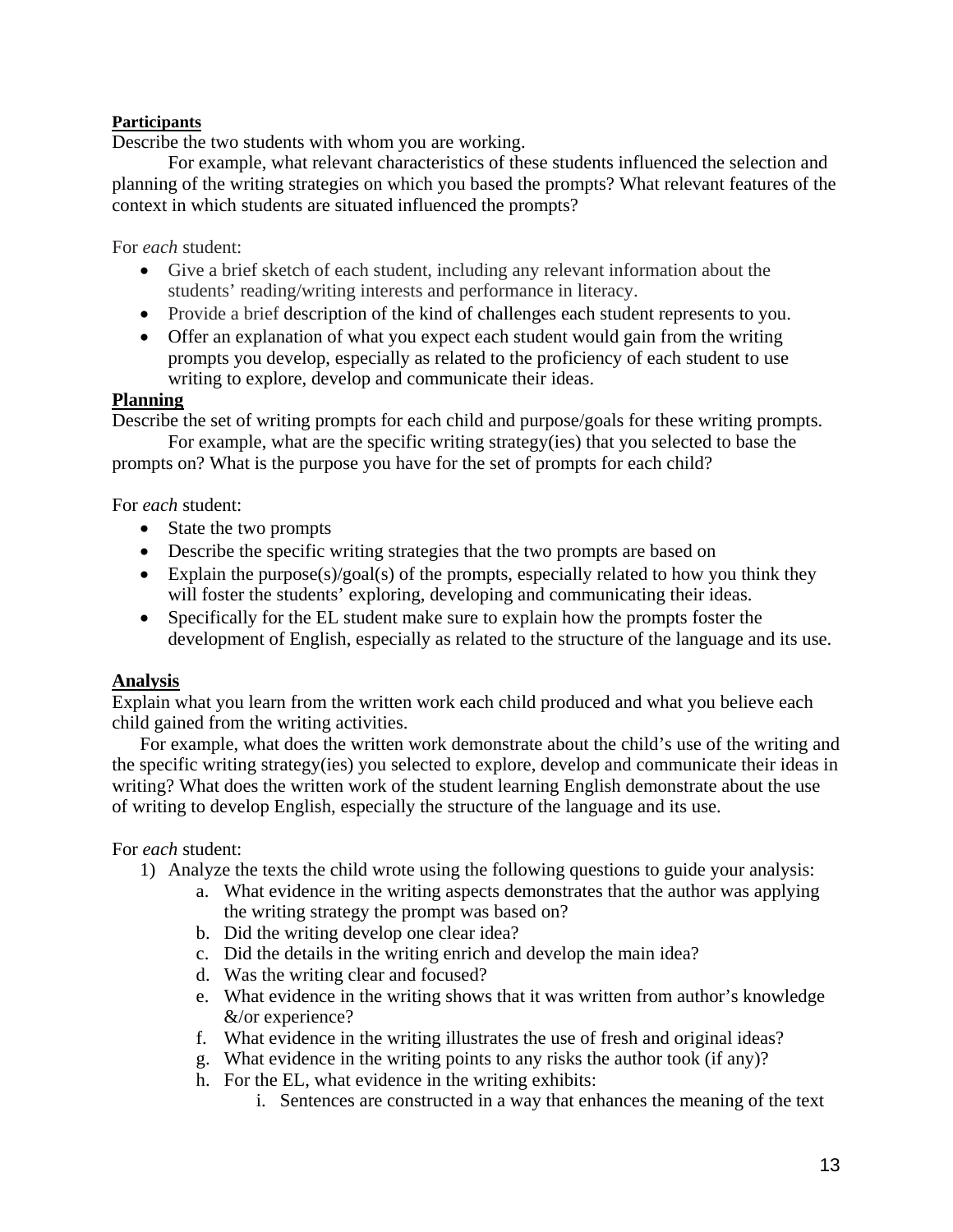- ii. Sentences vary in length and structure
- iii. Smooth flow of phrases
- iv. Use of academic written English that is edited, abstract and reported
- 2) What do you believe that the child gained from the writing experiences, especially anything related to the exploration, development and communication of his/her ideas? What is your evidence?

#### **Writing Option B: For children in pre-school – 1st grade**

In this assignment, graduate students will demonstrate how to supporting children's literacy development. They will describe the ways to foster literacy development of the young child and analyze work samples from two children. They will also describe the ways to support young children who are English Learners in the development of English, with an emphasis on structure of the language and its use.

#### **Steps to take:**

- Select two children. One child must be an English Language Learner. The children may reflect any level of literacy skill. The children you choose do not need to be able to write connected text.
- Select the work samples that you will have the children create. The work samples should be either 1) a dictations and drawing/brief writing sample, or 2) an extended writing. (See the descriptions under "Types of Work Samples" below.
- Create the opportunities for the children to engage in activities which result in the work samples.
- Collect the work samples at two distinct points in time (one week or more apart)
- Analyze the work samples of each student using the "analysis" portion of the written commentary format (see below) to guide your analysis.
- Submit to Webct a "Written Commentary" that follows the format provided.

### **Types of Work Samples:**

### *Dictations and Drawing/Brief Writing Samples*

A child who has limited ability to use print in conventional ways is likely to be able to produce marks that reflect their understanding of the nature and uses of print, but these marks do not reflect conventional ways of forming letters. At the same time, this child is able to tell stories, report events, draw pictures, and describe objects. You will collect work samples that document the child's emerging literacy skills. Strive to collect samples that reflect a broad range of the ways that children use print and oral language. The samples you collect must:

- be taken from two  $(2)$  distinct points in time (one week or more apart)
- must be accompanied by a dictation that you wrote as the child described the sample or told you a story based on the sample.

#### *Samples of Extended Writing*

A child that is able to express himself/herself in writing, alone or with support, can create work samples that reflect the child's proficiency to do different kinds of writing. The samples you collect must:

- $\bullet$  be taken from two (2) distinct points in time (one week or more apart)
- be first drafts produced by the child.

## **Written Commentary Format:**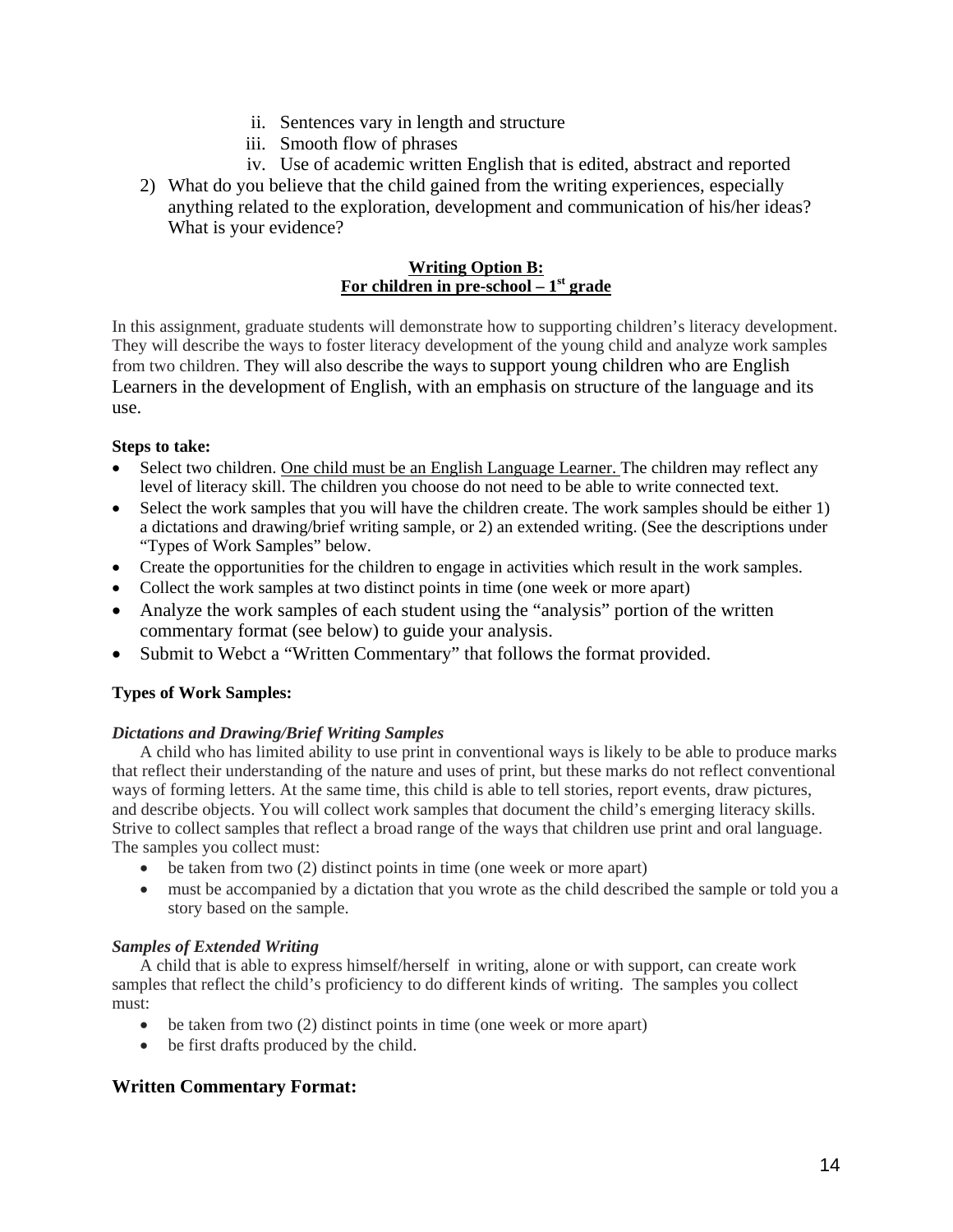The written commentary that graduate students submit to Webct should include three main sections:

## **Participants Planning to support literacy development Analysis**

## **Participants**

Describe the two children with whom you are working.

For *each* child:

- Give a brief sketch of each child, including any relevant information about the students' literacy interests and early performance in literacy.
- Provide a brief description of the kind of challenges each child represents to you.
- Offer an explanation of what you expect each student would gain from the literacy activity that includes a focus on writing prompts you develop, especially as related to their overall literacy development.

## **Planning**

Describe the set of work samples for each child and purpose/goals of these work samples.

For example, what specific aspects of literacy development do want the samples you select to demonstrate? What is the purpose you have for the set of work samples for each child?

For *each* student:

- Briefly describe the activities affording the child opportunity to create the work samples.
- Briefly describe the work samples the result from the activities
- Explain the purpose(s)/goal(s) of the activities/work samples, especially related to how you think they will foster the students' overall literacy development.
- Specifically for the EL student make sure to explain how the activities/work samples foster the development of English, especially as related to the structure of the language and its use.

## **Analysis**

Explain what you learn from the work samples each child produced and what you believe each child gained from the writing activities.

For example, what does the work sample demonstrate about the child's emergent literacy, such as familiarity with the world of print and its use to communicate with others? What does the work sample of the student learning English demonstrate about his/her development of English, especially the structure of the language and its use.

### For *each* student:

1) Analyze the work samples the child wrote using the following questions to guide your analysis:

- a. What evidence in the work sample demonstrates that the child was applying his/her developing notions related to:
	- i. Concepts of print
	- ii. Relationships between oral language and written language
	- iii. Sense of story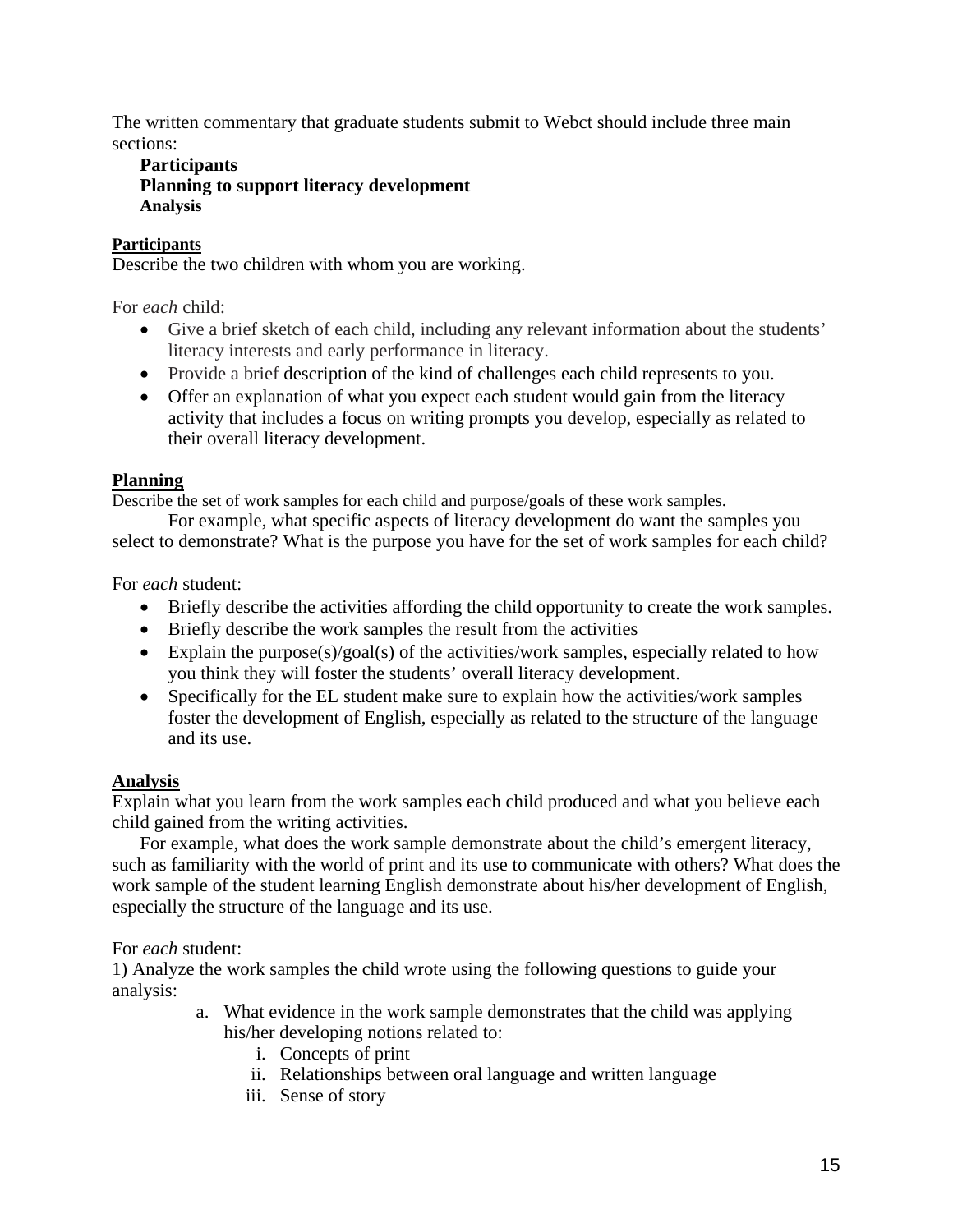- iv. Vocabulary and meaningful phrases
- v. Various purposes/function of different kinds of language/writing
- b. What evidence in the work samples points to any risks the child it taking to stretch in his/her literacy development?
- c. For the EL, what evidence in the work sample exhibits:
	- i. a reliance on his/her background language experiences
	- ii. using various structures to communicate for different purposes
	- iii. talks about visuals and/or realia
	- iv. transfers literacy knowledge across language systems
- 2) What do you believe that the child gained from the literacy learning experiences that involved the work sample activities? How did writing activity support the development of his/her literacy overall. What is your evidence?

#### **Option C: For adults and/or individuals outside an instructional setting**

In this assignment graduate students will demonstrate how to facilitate writing development and use writing as a strategy to develop the individuals' thinking. Graduate students will also use the writing as a strategy to support English Learners in the development of English, with an emphasis on structure of the language and its use.

#### **Steps to take:**

- Select two individuals that are willing to work with you and write to the writing prompts that you develop. One individual must be learning English as a second language (EL). (Please note: These individuals *can* be adults)
- Develop a set of writing prompts for each individual. For each individual, develop two different writing prompts. Each prompt should be based on a writing strategy that you will teach the individual(s). What is important is to develop prompts designed to engage individuals in writing as a means of exploring, developing and communicating their ideas.
- Engage the individuals(s) in writing based on the first prompt. One week or more later, engage the individual(s) in writing based on the second prompt.
- Collect the individuals' writings from both the first and the second prompt.
- Analyze the two written works of each individual using the questions in the "analysis" portion of the written commentary format (see below) to guide your analysis.
- Submit to Webct a "Written Commentary" that follows the format provided.

### **Written Commentary Format:**

The written commentary that graduate students submit to Webct should include three main sections:

**Participants Planning Analysis** 

### **Participants**

Describe the two individuals with whom you are working.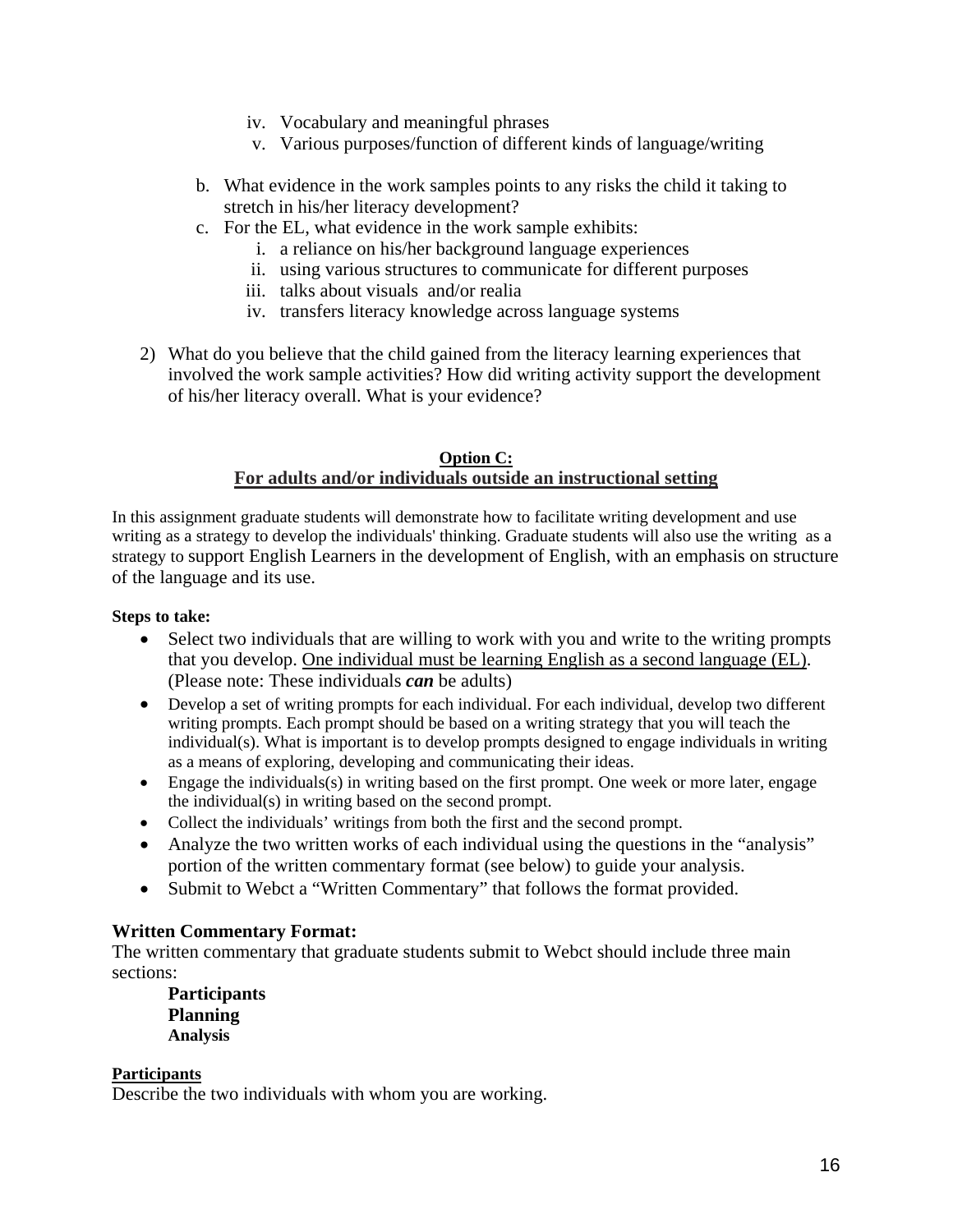For example, what relevant characteristics of these individuals influenced the selection and planning of the writing strategies on which you based the prompts? What relevant features of the context in which individuals are situated influenced the prompts?

For *each* individual:

- Give a brief sketch of each individual, including any relevant information about the individuals' reading/writing interests and performance in literacy.
- Provide a brief description of the kind of challenges each individual represents to you.
- Offer an explanation of what you expect each individual would gain from the writing prompts you develop, especially as related to the proficiency of each student to use writing to explore, develop and communicate their ideas.

# **Planning**

Describe the set of writing prompts for each individual and purpose/goals for these writing prompts. For example, what are the specific writing strategy(ies) that you selected to base the prompts on? What is the purpose you have for the set of prompts for each person?

# For *each* student:

- State the two prompts
- Describe the specific writing strategies that the two prompts are based on
- Explain the purpose(s)/goal(s) of the prompts, especially related to how you think they will foster the individual's exploring, developing and communicating their ideas.
- Specifically for the individual learning English make sure to explain how the prompts foster the development of English, especially as related to the structure of the language and its use.

# **Analysis**

Explain what you learn from the written work each person produced and what you believe each individual gained from the writing activities.

For example, what does the written work demonstrate about the individual's use of the writing and the specific writing strategy(ies) you selected to explore, develop and communicate their ideas in writing? What does the written work of the person learning English demonstrate about the use of writing to develop English, especially the structure of the language and its use.

For *each* student:

- 1) Analyze the texts the individual wrote using the following questions to guide your analysis:
	- a. What evidence in the writing aspects demonstrates that the author was applying the writing strategy the prompt was based on?
	- b. Did the writing develop one clear idea?
	- c. Did the details in the writing enrich and develop the main idea?
	- d. Was the writing clear and focused?
	- e. What evidence in the writing shows that it was written from author's knowledge &/or experience?